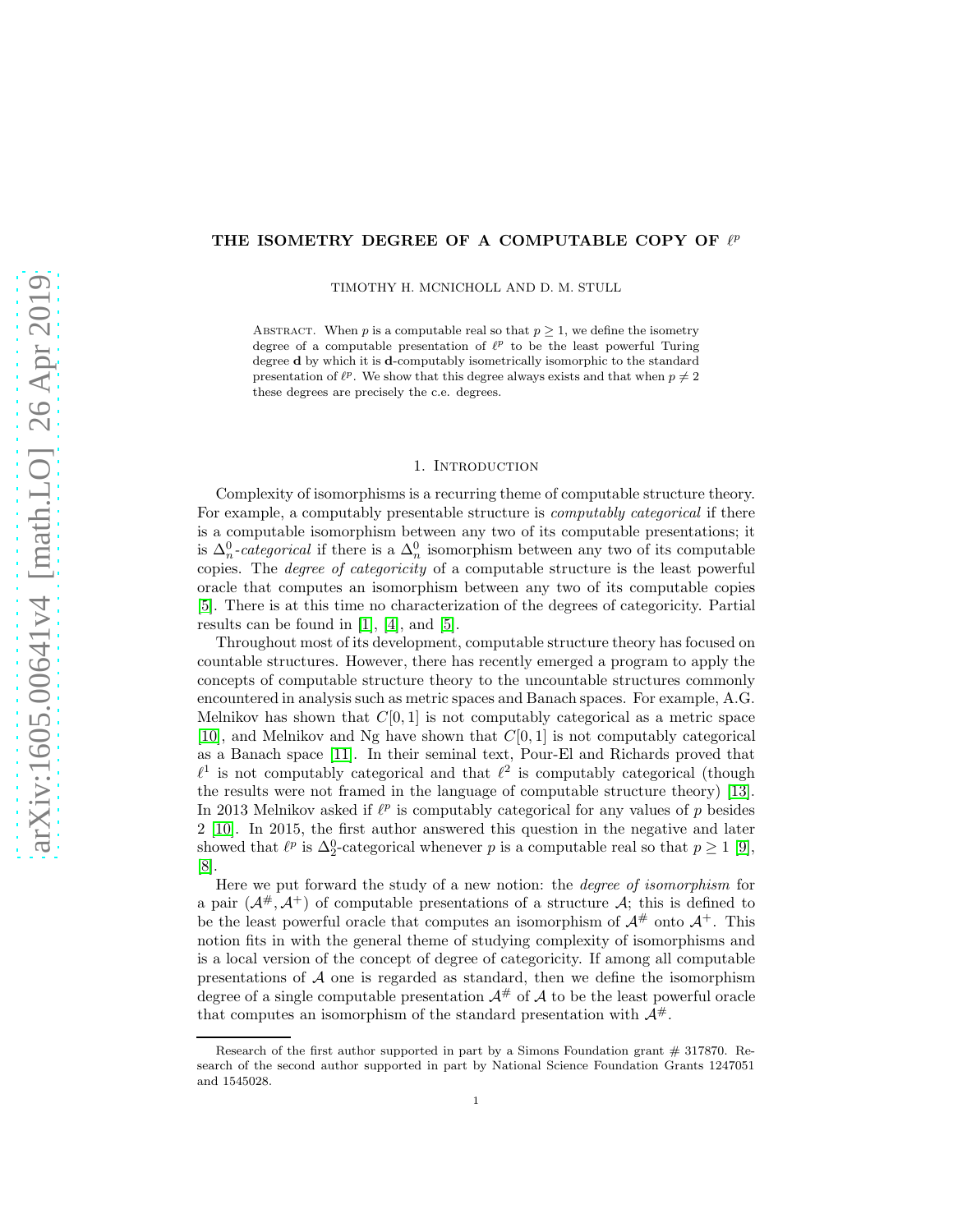We propose to study degrees of isomorphism in the context of the new intersection of computable structure theory and computable analysis, specifically with regard to computable copies of  $\ell^p$ . So, whenever  $(\ell^p)^{\#}$  is a computable presentation of  $\ell^p$ , we define the isometry degree of  $(\ell^p)^\#$  to be the least powerful Turing degree that computes a linear isometry of the standard presentation of  $\ell^p$  onto  $(\ell^p)^{\#}$ .

It is not obvious that degrees of isomorphism always exist. For example, R. Miller has produced a computable structure with no degree of computable categoricity [\[12\]](#page-11-8). We are thus pleasantly surprised to find that computable presentations of  $\ell^p$ always have an isometry degree and that we can say precisely what these degrees are. Specifically, we prove the following two theorems.

<span id="page-1-3"></span>**Theorem 1.1.** When p is a computable real so that  $p \geq 1$ , every computable presentation of  $\ell^p$  has a degree of isometry, and this degree is c.e..

<span id="page-1-0"></span>**Theorem 1.2.** When p is a computable real so that  $p \ge 1$  and  $p \ne 2$ , the isometry *degrees of the computable presentations of*  $\ell^p$  *are precisely the c.e. degrees.* 

One direction of Theorem [1.2](#page-1-0) is already known; namely that every c.e. degree is an isometry degree [\[8\]](#page-11-7). However, we give a new proof which we believe is simpler and more intuitive.

The paper is organized as follows. Sections [2](#page-1-1) and [3](#page-4-0) cover background and preliminaries from functional analysis and computable analysis. Section [4](#page-7-0) contains a required result on the complexity of uniformly right-c.e. sequences of reals which is perhaps interesting in its own right. Section [5](#page-8-0) contains the new proof that, when  $p \neq 2$ , every c.e. degree is the isometry degree of a computable presentation of  $\ell^p$ . In Section [6,](#page-9-0) we show that every computable presentation of  $\ell^p$  has a degree of linear isometry and that this degree is c.e..

#### 2. Background

<span id="page-1-1"></span>Let  $\mathbb{N} = \{0, 1, ...\}$ .

2.1. Arboreal matters. Let  $\mathbb{N}^*$  denote the set of all finite sequence of natural numbers. Note that  $\mathbb{N}^*$  contains the empty sequence  $\emptyset$ . When  $\nu \in \mathbb{N}^*$ , let  $|\nu|$ denote its length; i.e. the cardinality of its domain. When  $\nu, \nu' \in \mathbb{N}^*$ , we write  $\nu \subset \nu'$  to mean that  $\nu$  is a prefix of  $\nu'$ ; for, in this case, since  $\nu$  and  $\nu'$  are sets of ordered pairs, it indeed is equivalent to say that  $\nu$  is a proper subset of  $\nu'$ . When  $\nu \subset \nu'$ , we say that  $\nu$  is an *ancestor* of  $\nu'$ . The maximal ancestor of a nonempty  $\nu \in \mathbb{N}^*$  is its *parent*. If  $\nu$  is the parent of  $\nu'$ , then we say  $\nu'$  is a *child* of  $\nu$ . We let  $\nu^-$  denote the parent of  $\nu$ .

A *tree* is a subset S of  $\mathbb{N}^*$  that is closed under ancestors; that is, whenever  $\nu \in S$ , every ancestor of  $\nu$  is in S. Suppose S is a tree. When  $\nu \in S$  we refer to  $\nu$  as a *node of* S. Thus,  $\emptyset$  is a node of every tree; we refer to  $\emptyset$  as the *root node*. We say a node  $\nu$  of S is *terminal* if none of its children belong to S. Finally, we say that a function  $f: S \to \mathbb{R}$  is *decreasing* if  $f(\nu) > f(\nu')$  whenever  $\nu' \in S$  and  $\nu \subset \nu'$ .

<span id="page-1-2"></span>2.2. Background from functional analysis. We assume that the field of scalars is the complex numbers although all results hold when the field of scalars is the real numbers. A scalar is *unimodular* if  $|\lambda| = 1$ . Let  $D(z; r)$  denote the open disk whose center is  $z$  and whose radius is  $r$ .

Recall that a Banach space is a complete normed linear space. A subset of a Banach space B is *linearly dense* if its linear span is dense in B.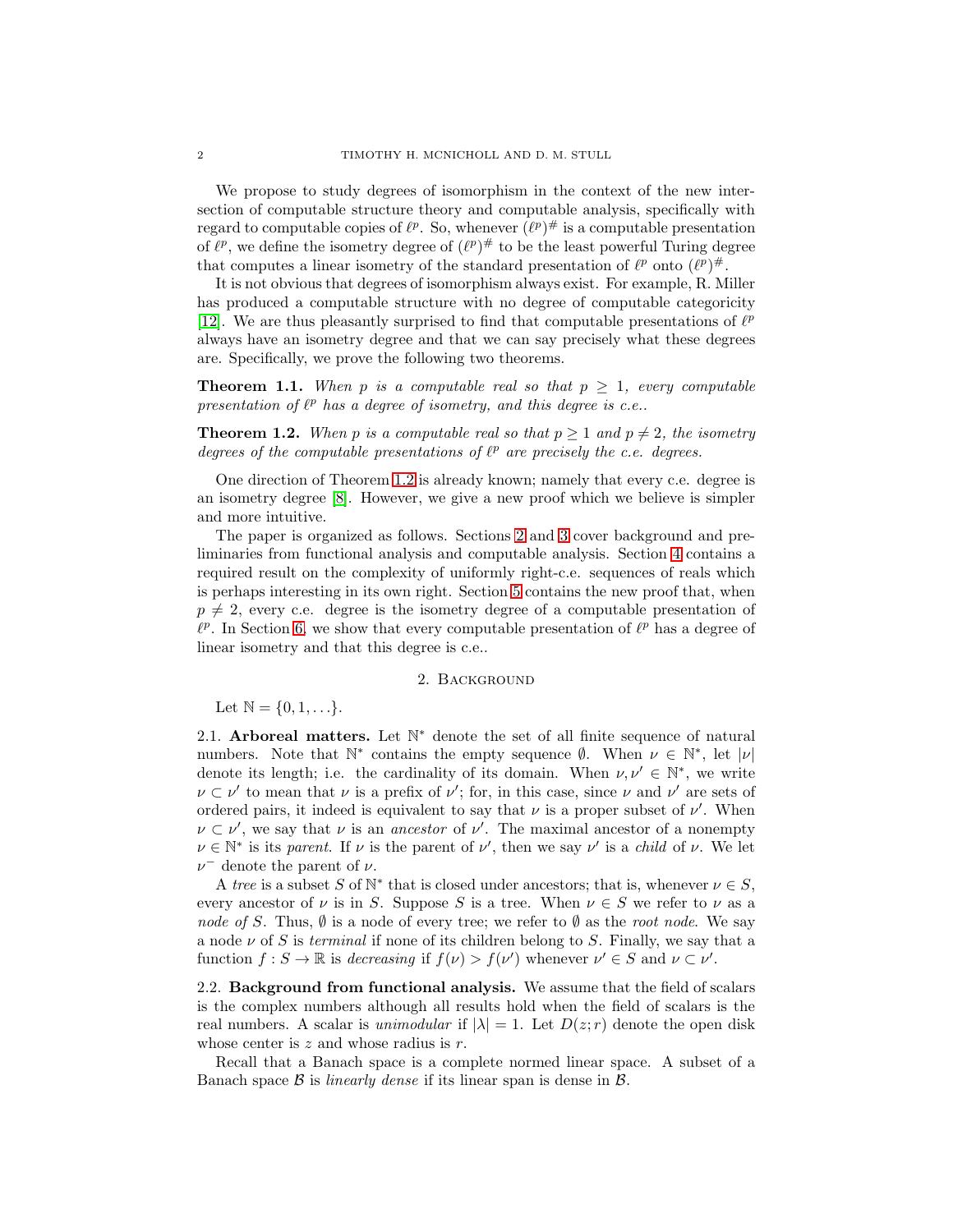The simplest example of a Banach space is  $\mathbb{C}^n$  where the norm is given by

$$
||(z_1,\ldots,z_n)|| = \sqrt{\sum_{j=1}^n |z_j|^2}.
$$

Suppose  $1 \leq p < \infty$ . Recall that  $\ell^p$  is the set of all functions  $f : \mathbb{N} \to \mathbb{C}$  so that  $\sum_{n=0}^{\infty} |f(n)|^p < \infty$ . When  $f \in \ell^p$ , the  $\ell^p$ -norm of f is defined to be

$$
||f||_p = \left(\sum_{n=0}^{\infty} |f(n)|^p\right)^{1/p}.
$$

It is well-known that  $\ell^p$  is a Banach space. For each  $n \in \mathbb{N}$ , let  $e_n = \chi_{\{n\}}$ . Then,  $\{e_0, e_1, \ldots\}$  is the standard basis for  $\ell^p$ .

Suppose that  $\mathcal{B}_0$  and  $\mathcal{B}_1$  are Banach spaces and that  $T : \mathcal{B}_0 \to \mathcal{B}_1$ . If there is a constant  $C > 0$  so that  $||T(v)||_{\mathcal{B}_1} \leq C ||v||_{\mathcal{B}_0}$  for all  $v \in \mathcal{B}_0$ , then T is *bounded*. If T is linear, then T is continuous if and only if T is bounded. T is an *isomorphism* if it is a linear homeomorphism. T is *isometric* if  $||T(u) - T(v)||_{\mathcal{B}_1} = ||u - v||_{\mathcal{B}_0}$ whenever  $u, v \in \mathcal{B}_0$ . An isometric isomorphism thus preserves the linear and metric structure of the Banach spaces. Finally, if  $\mathcal{B}_1 = \mathbb{C}$ , then T is a *functional*.

Suppose  $1 \leq p < \infty$  and  $\frac{1}{p} + \frac{1}{q} = 1$  (i.e. q is the *conjugate* of p). When  $f \in \ell^p$ and  $g \in \ell^q$ , let

$$
\langle f, g \rangle = \sum_{n=0}^{\infty} f(n) \overline{g(n)}.
$$

When  $f \in \ell^q$ , let  $f^*(g) = \langle g, f \rangle$  for all  $g \in \ell^p$ . By Hölder's inequality,  $||f^*(g)||_1 \le$  $||g||_p ||f||_q$ . Thus,  $|f^*(g)| \le ||g||_p ||f||_q$ , and so  $f^*$  is a bounded linear functional on  $\ell^p$ .

When  $f \in \ell^p$ , the *support* of f, which we denote by supp(f), is the set of all  $n \in \mathbb{N}$  so that  $f(n) \neq 0$ . Vectors  $f, g \in \ell^p$  are *disjointly supported* if their supports are disjoint. A subset of  $\ell^p$  is disjointly supported if any two of its elements are disjointly supported. We will make frequent use of the following observation: if  $f_0, \ldots, f_n \in \ell^p$  are disjointly supported, then  $||f_0 + \ldots + f_n||_p^p = ||\tilde{f}_0||_p^p + \ldots + ||f_n||_p^p$  $_p^p.$ We will make use of the following, which is fairly well-known and has a straight-

forward proof, to construct linear isometries.

<span id="page-2-1"></span>**Proposition 2.1.** *Suppose*  $1 \leq p < \infty$  *and*  $\{g_n\}_{n \in \mathbb{N}}$  *is a sequence of nonzero* disjointly supported vectors of  $\ell^p$ . Then, there is a unique linear isometry  $T: \ell^p \to$  $\ell^p$  so that  $T(e_n) = ||g_n||^{-1} g_n$ .

When  $f, g \in \ell^p$ , let  $\sigma_0(f, g) = |2(||f||_p^p + ||g||_p^p)$  $_{p}^{p}$ ) –  $||f+g||_{p}^{p} - ||f-g||_{p}^{p}$  $_p^p$ |. The following was proven in 1956 by O. Hanner and independently by J. Lamperti in 1958 [\[6\]](#page-11-9), [\[7\]](#page-11-10).

<span id="page-2-0"></span>**Proposition 2.2.** Suppose  $1 \leq p < \infty$  and  $p \neq 2$ . Then,  $f, g \in \ell^p$  are disjointly *supported if and only if*  $\sigma_0(f,g) = 0$ *.* 

The following are more or less immediate consequences of Proposition [2.2.](#page-2-0) They were first observed by S. Banach and later rigorously proven by J. Lamperti [\[2\]](#page-11-11), [\[7\]](#page-11-10).

**Theorem 2.3.** Suppose  $1 \leq p < \infty$  and  $p \neq 2$ . If  $T : \ell^p \to \ell^p$  is linear and *isometric, then*  $T$  *preserves disjointness of support. That is,*  $T(f)$  *and*  $T(g)$  *are disjointly supported whenever*  $f, g \in \ell^p$  *are disjointly supported.*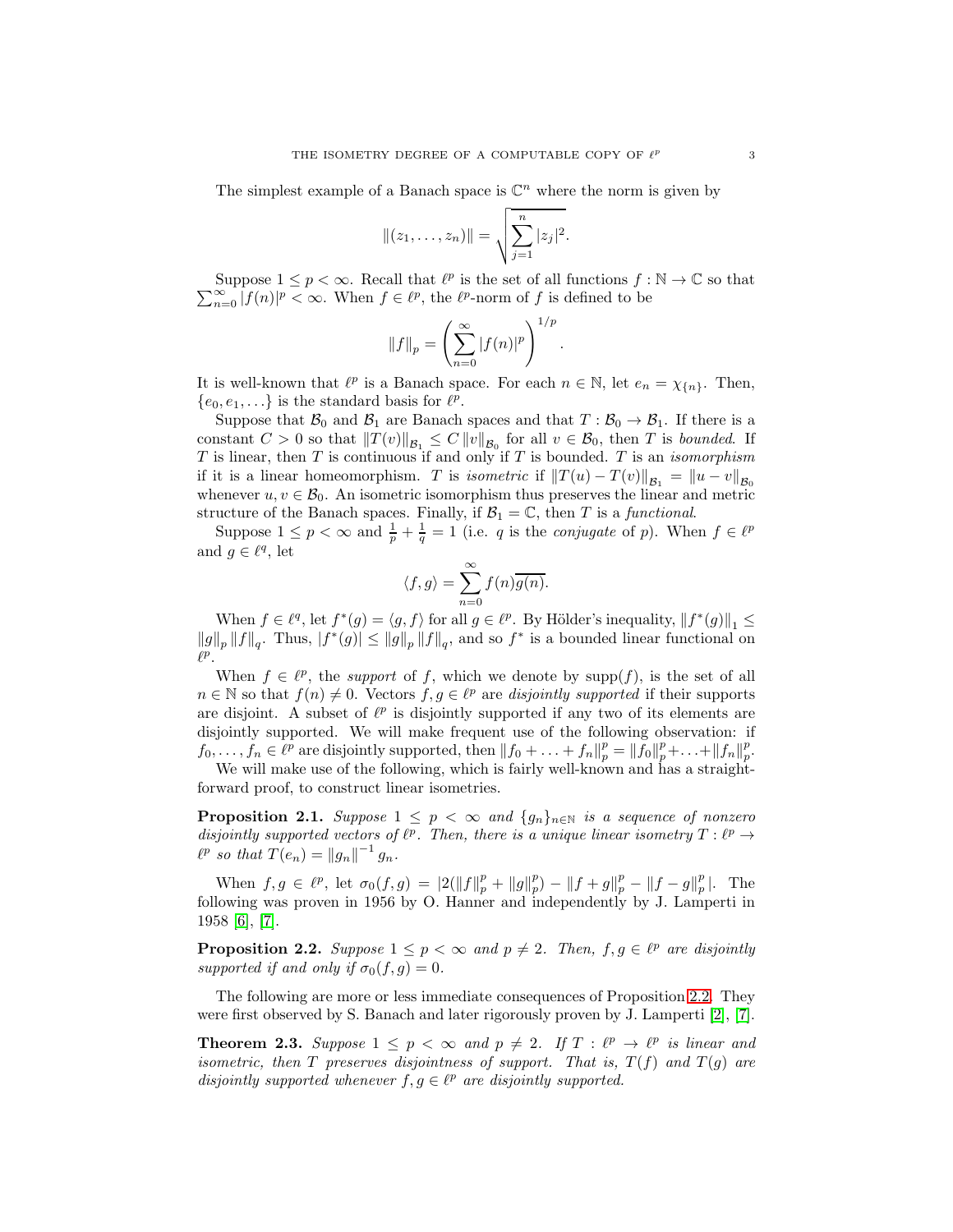<span id="page-3-3"></span>**Theorem 2.4.** *Suppose* p *is a real number so that*  $p \ge 1$  *and*  $p \ne 2$ *. Let* T *be a linear map of*  $\ell^p$  *onto*  $\ell^p$ . Then, T *is an isometric isomorphism if and only if there is a permutation*  $\phi$  *of* N *and a sequence*  $\{\lambda_n\}_{n\in\mathbb{N}}$  *of unimodular scalars so that*  $T(e_n) = \lambda_n e_{\phi(n)}$  *for all n. Furthermore, if*  $\phi$  *is a permutation of* N*, and if*  $\Lambda = {\lambda_n}_{n \in \mathbb{N}}$  *is a sequence of unimodular scalars, then there is a unique isometric isomorphism*  $T_{\phi,\Lambda}$  *of*  $\ell^p$  *so that*  $T_{\phi,\Lambda}(e_n) = \lambda_n e_{\phi(n)}$  *for each*  $n \in \mathbb{N}$ *.* 

We now summarize some definitions and results from [\[9\]](#page-11-6). When  $f, g \in \ell^p$ , write  $f \preceq g$  if and only if  $f = g \cdot \chi_A$  for some  $A \subseteq \mathbb{N}$ . In this case we say f is a *subvector* of g. It follows that the subvector relation is a partial order on  $\ell^p$ . Accordingly, if B is a subspace of  $\ell^p$ , then  $f \in \mathcal{B}$  is an *atom of* B if there is no  $g \in \mathcal{B}$  so that  $0 \lt g \lt f$ . It follows that f is an atom of  $\ell^p$  if and only if f is a nonzero scalar multiple of a standard basis vector.

Note that f is a subvector of g if and only if f and  $g-f$  are disjointly supported. Thus, when  $p \neq 2$ , the subvector ordering of  $\ell^p$  is preserved by linear isometries.

Suppose S is a tree and  $\phi : S \to \ell^p$ . We say  $\phi$  is *separating* if  $\phi(\nu)$  and  $\phi(\nu')$  are disjointly supported whenever  $\nu, \nu' \in S$  are incomparable. We say  $\phi$  is *summative* if for every nonterminal node  $\nu$  of S,  $\phi(\nu) = \sum_{\nu'} \phi(\nu')$  where  $\nu'$  ranges over the children of  $\nu$  in S. Finally, we say  $\phi$  is a *disintegration* if it is injective, separating, summative, never zero, and if its range is linearly dense in  $\ell^p$ .

Suppose  $\phi : S \to \ell^p$  is a disintegration. A chain  $C \subseteq S$  is *almost normmaximizing* if whenever  $\nu \in C$  is a nonterminal node of S, C contains a child  $\nu'$  of  $\nu$  so that

$$
\max_{\mu} \|\phi(\mu)\|_p^p \le \|\phi(\nu')\|_p^p + 2^{-|\nu|}
$$

where  $\mu$  ranges over the children of  $\nu$  in S. The existence of such a child follows from calculus.

The following is proven in [\[9\]](#page-11-6).

<span id="page-3-1"></span><span id="page-3-0"></span>**Theorem 2.5.** *Suppose*  $1 \leq p < \infty$  *and*  $p \neq 2$ *, and let*  $\phi$  *be a disintegration of*  $\ell^p$ *.* 

- (1) *If* C is an almost norm-maximizing chain of  $\phi$ , then the  $\preceq$ -infimum of  $\phi[C]$ *exists and is either* **0** *or an atom of*  $\preceq$ *. Furthermore,* inf  $\phi[C]$  *is the limit in the*  $\ell^p$  *norm of*  $\phi(\nu)$  *as*  $\nu$  *traverses the nodes in* C *in increasing order.*
- <span id="page-3-2"></span>(2) *If*  ${C_n}_{n=0}^{\infty}$  *is a partition of* dom( $\phi$ ) *into almost norm-maximizing chains, then* inf  $\phi[C_0]$ , inf  $\phi[C_1]$ , ... *are disjointly supported. Furthermore, for each*  $j \in \mathbb{N}$ , there exists a unique n so that  $\{j\}$  is the support of  $\inf \phi[C_n]$ .

2.3. Background from computable analysis. We assume the reader is familiar with the central concepts of computability theory, including computable and computability enumerable sets, Turing reducibility, and enumeration reducibility. These are explained in [\[3\]](#page-11-12). We begin with the application of computability concepts to Banach spaces. Our approach is essentially the same as in [\[13\]](#page-11-5).

A real r is *left (right)-c.e.* if its left (right) Dedekind cut is c.e.. A sequence  ${r_n}_{n\in\mathbb{N}}$  of reals is *uniformly left (right)-c.e.* if the left (right) Dedekind cut of  $r_n$ is c.e. uniformly in  $n$ .

Let B be a Banach space. A function  $R : \mathbb{N} \to \mathcal{B}$  is a *structure* on B if its range is linearly dense in  $\mathcal B$ . If  $R$  is a structure on  $\mathcal B$ , then  $(\mathcal B, R)$  is a *presentation* of  $\mathcal B$ .

A Banach space may have a presentation that is designated as *standard*; such a space is identified with its standard presentation. In particular, if we let  $R(n) = e_n$ , then  $(\ell^p, R)$  is the standard presentation of  $\ell^p$ . If  $R(j)$  is the  $(j + 1)$ st vector in the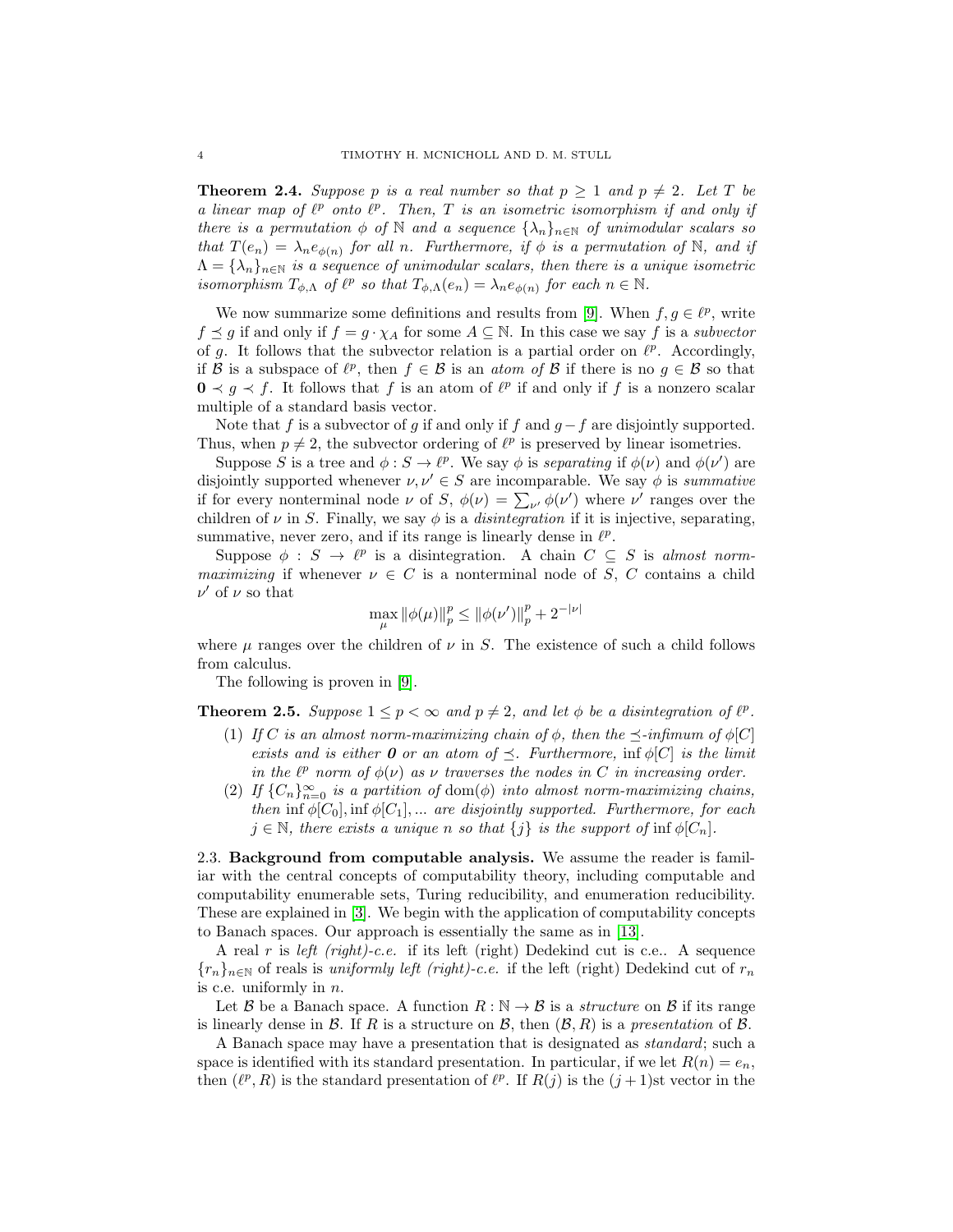standard basis for  $\mathbb{C}^n$  when  $j < n$ , and if  $R(j) = \mathbf{0}$  when  $j \geq n$ , then  $(\mathbb{C}^n, R)$  is the standard presentation of  $\mathbb{C}^n$ .

Suppose  $\mathcal{B}^{\#} = (\mathcal{B}, R)$  is a presentation of  $\mathcal{B}$ . Then,  $\mathcal{B}^{\#}$  induces associated classes of rational vectors and rational open balls as follows. We say  $v \in \mathcal{B}$  is a *rational vector* of  $\mathcal{B}^{\#}$  if there exist  $\alpha_0, \ldots, \alpha_M \in \mathbb{Q}(i)$  so that  $v = \sum_{j=0}^M \alpha_j R(j)$ . A *rational open ball of*  $\mathcal{B}^{\#}$  is an open ball whose center is a rational vector of  $\mathcal{B}^{\#}$  and whose radius is a positive rational number.

The rational vectors of  $\mathcal{B}^{\#}$  then give rise to associated classes of computable vectors and sequences. A vector  $v \in \mathcal{B}$  is a *computable vector of*  $\mathcal{B}^{\#}$  if there is an algorithm that given any  $k \in \mathbb{N}$  as input produces a rational vector u of  $\mathcal{B}^{\#}$  so that  $||u - v||_{\mathcal{B}} < 2^{-k}$ . A sequence  $\{v_n\}_{n \in \mathbb{N}}$  of vectors of  $\mathcal{B}$  is a *computable sequence of*  $\mathcal{B}^{\#}$  if  $v_n$  is a computable vector of  $\mathcal{B}^{\#}$  uniformly in n.

When  $X \subseteq \mathbb{N}$ , the classes of X-computable vectors and X-computable sequences of  $\mathcal{B}^{\#}$  are defined by means of the usual relativizations. If  $S \subseteq \mathbb{N}^*$ , then the definitions of the classes of computable and X-computable maps from S into  $\mathcal{B}^{\#}$ are similar to the definitions of computable and X-computable sequences of  $\mathcal{B}^{\#}$ .

Presentations  $\mathcal{B}_0^{\#}$  and  $\mathcal{B}_1^{\#}$  of Banach spaces  $\mathcal{B}_0$  and  $\mathcal{B}_1$  respectively induce an associated class of computable maps from  $\mathcal{B}_0^{\#}$  into  $\mathcal{B}_1^{\#}$ . Namely, a map  $T : \mathcal{B}_0 \to \mathcal{B}_1$ is said to be a *computable map of*  $\mathcal{B}_0^{\#}$  *into*  $\mathcal{B}_1^{\#}$  if there is an algorithm P with the following properties:

- (1) Given a (code of a) rational ball  $B_1$  of  $\mathcal{B}_0^{\#}$  as input, if P halts then it produces a rational ball  $B_2$  of  $\mathcal{B}_1^{\#}$  so that  $T[B_1] \subseteq B_2$ .
- (2) If U is a neighborhood of  $T(v)$ , then there is a rational ball  $B_1$  of  $\mathcal{B}_0^{\#}$  so that  $v \in B_1$  and given  $B_1$ , P produces a rational ball  $B_2 \subseteq U$ .

In other words, it is possible to compute arbitrarily good approximations of  $T(v)$ from sufficiently good approximations of v. This definition relativizes in the obvious way.

When the map  $T$  is linear, the following well-known characterization is useful.

<span id="page-4-1"></span>**Theorem 2.6.** Suppose  $\mathcal{B}_1^{\#}$  and  $\mathcal{B}_2^{\#}$  are presentations of Banach spaces and that  $\mathcal{B}_1^{\#}$  =  $(\mathcal{B}_1, R_1)$ *. Suppose also that*  $T : \mathcal{B}_1 \rightarrow \mathcal{B}_2$  *is linear. Then,*  $T$  *is an*  $X$ *computable map of*  $\mathcal{B}_1^{\#}$  *into*  $\mathcal{B}_2^{\#}$  *if and only if*  $\{T(R_1(n))\}_{n\in\mathbb{N}}$  *is an* X-computable sequence of  $\mathcal{B}_2^{\#}$ .

We say that a presentation  $\mathcal{B}^{\#}$  of a Banach space  $\mathcal{B}$  is a *computable presentation* if the norm is a computable map from  $\mathcal{B}^{\#}$  into  $\mathbb{C}$ .

For a proof of the following see [\[15\]](#page-11-13) or Section 6.3 of [\[14\]](#page-11-14).

<span id="page-4-3"></span>Proposition 2.7. *Suppose* r *is a computable positive number. If* f *is a computable real-valued function on*  $\mathbb{C}$ *, and if* f has exactly one zero in  $D(0;r)$ *, then this zero is a computable point. Furthermore, this zero can be computed uniformly in*  $f, r$ .

The following is proven in [\[9\]](#page-11-6).

<span id="page-4-0"></span>**Theorem 2.8.** Suppose p is a computable real so that  $p \ge 1$  and  $p \ne 2$ . Then, *every computable presentation of*  $\ell^p$  *has a computable disintegration.* 

### 3. Preliminaries

<span id="page-4-2"></span>3.1. Preliminaries from functional analysis. Let  $1 \leq p < \infty$ , and suppose f is a unit atom of  $\ell^p$  (i.e. an atom of norm 1). Then, f is also a unit vector of  $\ell^q$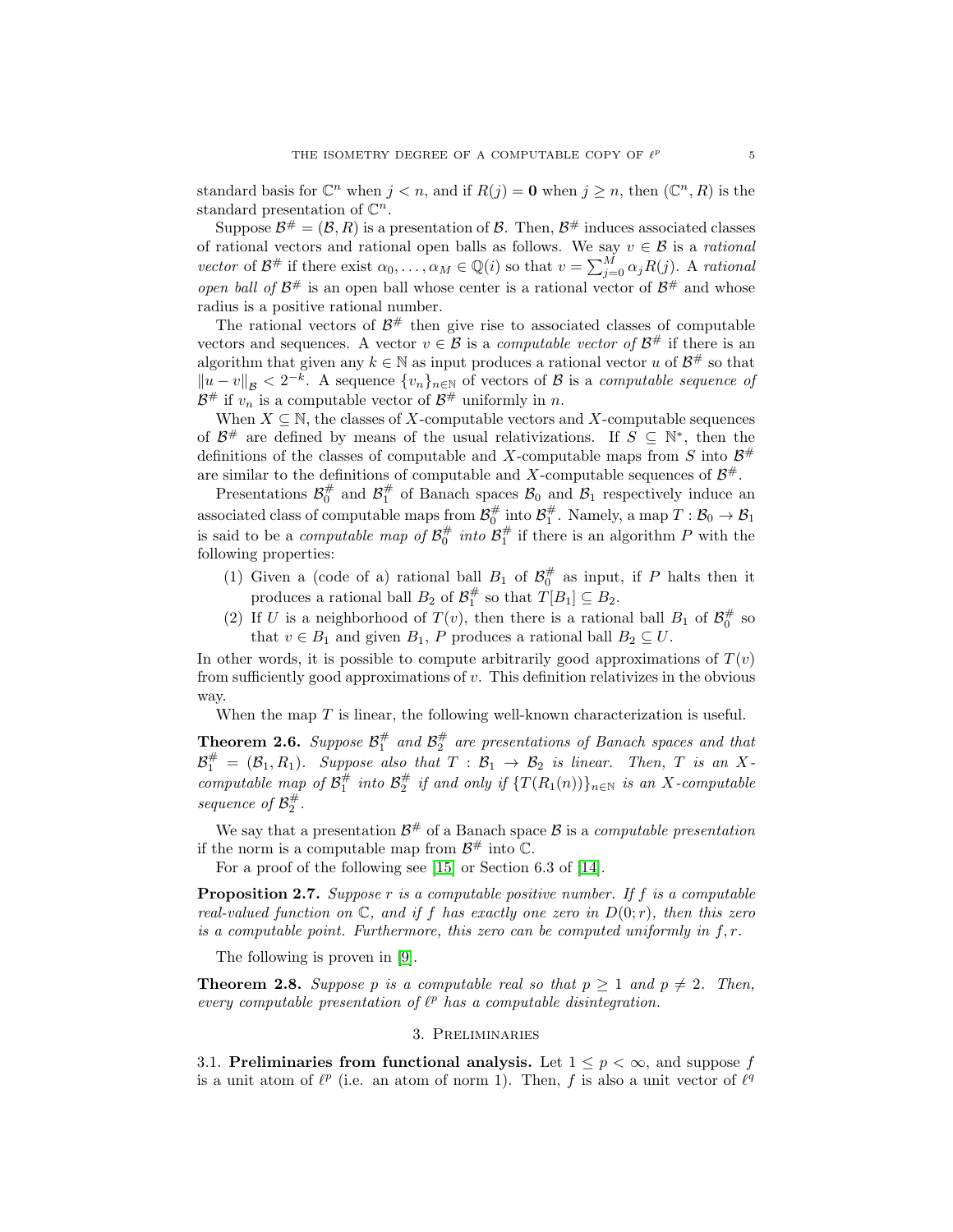where q is the conjugate of p. So,  $|f^*(g)| \le ||g||_p$ . It also follows that  $f^*(g)f \le g$ for all  $g \in \ell^p$ . Furthermore, if  $f^*(g) = 0$ , then f and g are disjointly supported. Finally, if g is an atom of  $\ell^p$ , and if f and g are not disjointly supported, then  $supp(f) = supp(g)$  and  $f^*(g)f = g$ .

Our proof of Theorem [1.2](#page-1-0) will utilize the following.

<span id="page-5-4"></span>**Lemma 3.1.** *Suppose*  $1 \leq p < \infty$ , and suppose  $\phi : S \to \ell^p$  is a disintegration of  $\ell^p$ . Let  $C \subseteq S$  be a chain so that whenever  $\nu \in C$  is a nonterminal node of S, C *contains a child* ν ′ *of* ν *so that*

$$
\max\{\|\phi(\mu)\|_p^p \ : \ \mu \in \nu_S^+\} - \|\phi(\nu')\|_p^p < \min\{\frac{1}{2} \|\phi(\nu)\|_p^p, 2^{-|\nu|}\}.
$$

<span id="page-5-1"></span>*Suppose*  $f$  *is a unit atom of*  $\ell^p$ *.* 

(1) *If* f and inf  $\phi[C]$  are not disjointly supported, then there is a  $\nu \in C$  so that

$$
(3.1) \qquad \|\phi(\nu)-f^*(\phi(\nu))f\|_p^p+\min\{\frac{1}{2}\|\phi(\nu)\|_p^p,2^{-|\nu|}\}<\|f^*(\phi(\nu))f\|_p^p.
$$

<span id="page-5-2"></span><span id="page-5-0"></span>(2) If  $\nu \in C$  *satisfies* [\(3.1\)](#page-5-0), then  $\inf \phi[C] = f^*(\phi(\nu))f$ .

*Proof.* Let  $g = \inf \phi[C]$ . Let  $\epsilon(\nu) = \min \{ \frac{1}{2} || \phi(\nu) ||_p^p$  $_p^p, 2^{-|\nu|}$ . Thus,  $\epsilon$  is decreasing (i.e.  $\nu \subset \nu'$  implies  $\epsilon(\nu) \leq \epsilon(\nu')$ ). Since  $\epsilon(\nu) \leq 2^{-|\nu|}$ , C is almost norm-maximizing. Therefore,  $g$  is either  $\mathbf 0$  or an atom.

[\(1\)](#page-5-1): Suppose g and f are not disjointly supported. Thus,  $g \neq 0$ . Therefore, g is an atom and so  $f^*(g)f = g$ .

Suppose C is finite. It follows that C contains a terminal node  $\nu$  of S. By Theorem [2.5,](#page-3-0)  $\phi(\nu) = g$ . Since  $\epsilon(\nu) < ||\phi(\nu)||_p^p$  $_p^p$ , it follows that  $\nu$  satisfies [\(3.1\)](#page-5-0).

Now, suppose C is infinite. By assumption,  $\lim_{\nu \in C} \epsilon(\nu) = 0$ . By Theorem [2.5,](#page-3-0)  $\lim_{\nu \in C} \phi(\nu) = g$  in the  $\ell^p$ -norm. Since  $f^*$  is continuous,  $\lim_{\nu \in C} f^*(\phi(\nu)) = f^*(g)$ . Thus,  $\lim_{\nu \in C} f^*(\phi(\nu))f = g$ . The existence of a  $\nu \in C$  that satisfies [\(3.1\)](#page-5-0) follows.

[\(2\)](#page-5-2): Suppose  $\nu \in C$  satisfies [\(3.1\)](#page-5-0). Then,  $f^*(\phi(\nu)) \neq 0$ . Let  $h = f^*(\phi(\nu))f$ . Thus, h is an atom and  $h \preceq \phi(\nu)$ . Since h is nonzero, it suffices to show that  $h \preceq \phi(\mu)$ for all  $\mu \in C$ . By way of contradiction, suppose  $h \npreceq \phi(\mu)$  for some  $\mu \in C$ . Hence,  $\nu \subset \mu$  and so  $\mu^- \in C$ . Without loss of generality, assume  $h \preceq \phi(\mu')$  for all  $\mu' \subset \mu$ .

Since  $\phi$  is separating and summative,  $h \preceq \phi(\mu')$  for some sibling  $\mu'$  of  $\mu$ . Therefore,  $\left\Vert h \right\Vert p \stackrel{p}{\leq} \left\Vert \phi(\mu') \right\Vert p$ p. At the same time, since  $\mu^- \in C$ ,  $\|\phi(\mu')\|_p^p \le \|\phi(\mu)\|_p^p + \epsilon(\mu^-)$ . Seeing as  $\phi$  is separating and summative,  $\phi(\mu) \preceq \phi(\mu^-) - h$ . But, as  $h \preceq \phi(\mu^-) \preceq$  $\phi(\nu), \phi(\mu^-) - h \preceq \phi(\nu) - h$  and so  $\|\phi(\mu^-) - h\|_p^p \le \|\phi(\nu) - h\|_p^p$ . Since  $\epsilon$  is decreasing,  $\epsilon(\mu^-) \leq \epsilon(\nu)$ , and so

$$
||h||_p^p \le ||\phi(\nu) - h||_p^p + \epsilon(\nu) < ||h||_p^p
$$

which is a contradiction.  $\Box$ 

3.2. Preliminaries from computable analysis. We first extend some of the results in [\[9\]](#page-11-6) on partitioning the domain of a disintegration into almost normmaximizing chains.

<span id="page-5-3"></span>**Lemma 3.2.** Suppose  $p \geq 1$  is computable and that  $(\ell^p)^{\#}$  is a computable present*tion of*  $\ell^p$ . Suppose also that  $\phi$  *is a computable disintegration of*  $(\ell^p)^{\#}$ . Then, from

$$
\mathbf{r}^{\prime}
$$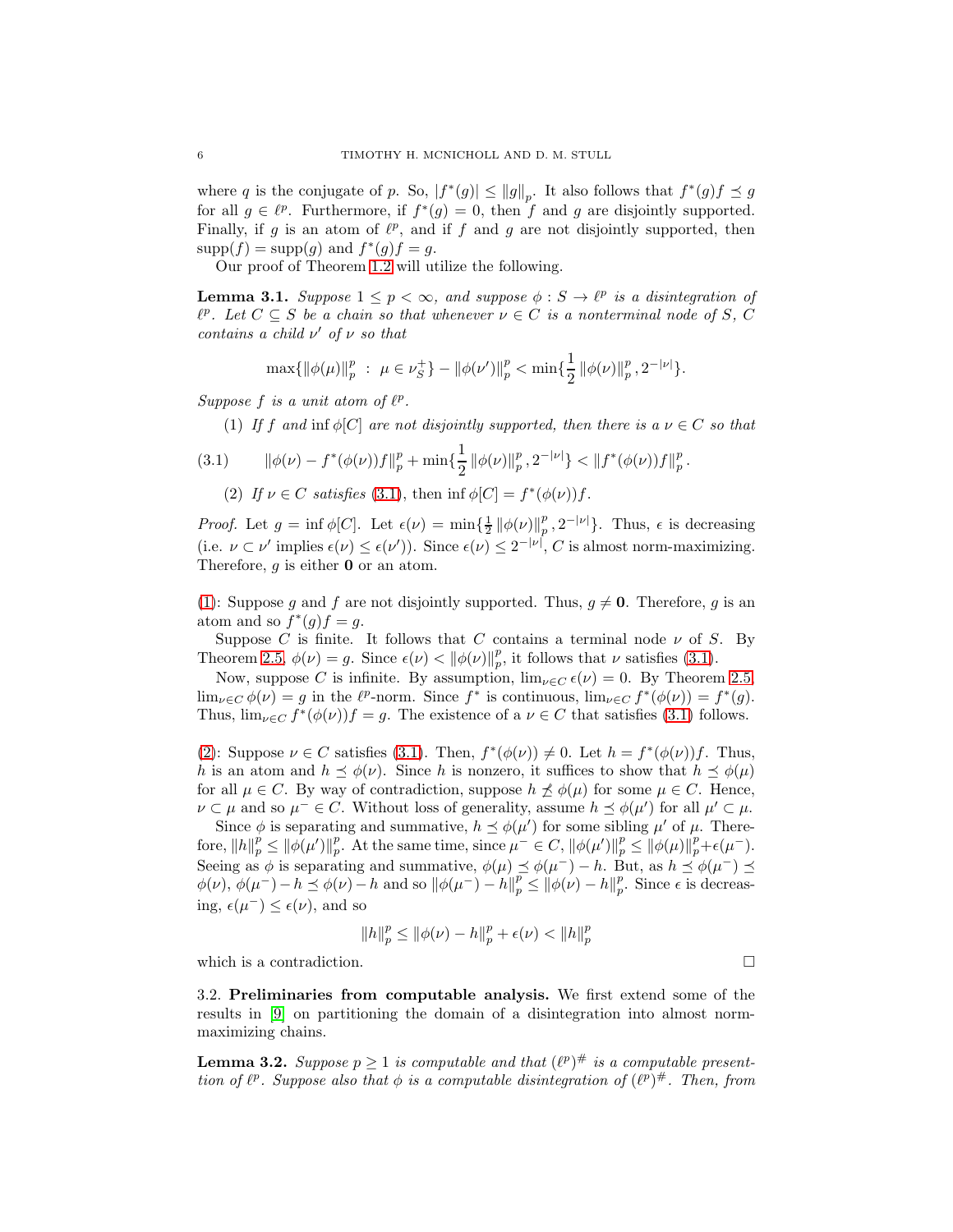*a nonterminal node*  $\nu$  *of* dom( $\phi$ ) *and a positive rational number*  $\epsilon$  *it is possible to compute a child*  $\nu'$  *of*  $\nu$  *in* dom $(\phi)$  *so that* 

$$
\max_{\mu} \|\phi(\mu)\|_p^p - \|\phi(\nu')\|_p^p < \epsilon
$$

*where*  $\mu$  *ranges over all children of*  $\nu$  *in* dom( $\phi$ ).

*Proof.* Let  $S = \text{dom}(\phi)$ . Since  $\phi$  is computable, S is c.e.. For each s, let  $\nu^+[s]$ denote the set of children of  $\nu$  that have been enumerated into S by the end of stage s.

Wait until a child  $\nu'_0$  of  $\nu$  in S is enumerated. Then, wait for a stage s so that

$$
\left\Vert \phi(\nu_0') \right\Vert_p^p > \left\Vert \phi(\nu) \right\Vert_p^p - \sum_{\mu \in \nu^+ \left[ s \right] } \left\Vert \phi(\mu) \right\Vert_p^p
$$

for some child  $\nu_0'$  of  $\nu$  in S. As  $\phi$  is summative,  $\|\phi(\nu_0')\|_p^p > \|\phi(\mu)\|_p^p$  whenever  $\mu$  is a child of  $\nu$  in S so that  $\mu \notin \nu^+[s]$ . We then compute and output a  $\nu' \in \nu^+[s]$  so that  $\|\phi(\nu')\|_p^p + \epsilon > \|\phi(\mu)\|_p^p$  $_p^p$  for all  $\mu \in \nu$  $^{+}[s]$ .

<span id="page-6-0"></span>**Theorem 3.3.** *Suppose*  $p \geq 1$  *is computable and let*  $(\ell^p)^{\#}$  *be a computable presentation of*  $\ell^p$ . Suppose also that  $\phi$  *is a computable disintegration of*  $(\ell^p)^{\#}$  *and that*  $\epsilon : dom(\phi) \to (0,\infty)$  *is lower semicomputable. Then, there is a partition*  ${C_n}_{n\in\mathbb{N}}$ *of* dom( $\phi$ ) *into uniformly c.e. chains so that whenever*  $\nu \in C_n$  *is a nonterminal node* of dom $(\phi)$ ,  $C_n$  *contains a child*  $\nu'$  *of*  $\nu$  *so that* 

$$
\max_{\mu} \|\phi(\mu)\|_p^p - \|\phi(\nu')\|_p^p < \epsilon(\nu)
$$

*where*  $\mu$  *ranges over all children of*  $\nu$  *in* dom( $\phi$ ).

*Proof.* Let  $S = \text{dom}(\phi)$ . We define a function  $\psi : S \to S$  as follows. By Lemma [3.2,](#page-5-3) from a nonterminal node  $\nu$  of S it is possible to compute a child  $\nu'$  of  $\nu$  in S so that

$$
\max_{\mu}\left\|\phi(\mu)\right\|_p^p-\left\|\phi(\nu')\right\|_p^p<\epsilon(\nu)
$$

where  $\mu$  ranges over all children of  $\nu$  in dom( $\phi$ ); let  $\psi(\nu) = \nu'$ . Then, the orbits of  $\psi$  form a decomposition of S into chains with the required properties. (Recall that an *orbit* of a function  $f: X \to X$  is a set of the form  $\{f^n(x_0) : n \in \mathbb{N}\}\.$  Let

$$
U = \{\emptyset\} \cup \{\nu \in S - \{\emptyset\} : \nu \neq \psi(\nu^{-})\}.
$$

Then, U is computable. Let  $\{v_n\}_{n\in\mathbb{N}}$  be an effective enumeration of U. Let  $C_n$  be the  $\psi$ -orbit of  $v_n$ . It follows that  $\{C_n\}_{n\in\mathbb{N}}$  is a one-to-one enumeration of the orbits of  $\psi$  and that  $C_n$  is c.e. uniformly in n.

The proof of Theorem [1.2](#page-1-0) will utilize the following.

<span id="page-6-1"></span>**Proposition 3.4.** Suppose p is a computable real so that  $p \geq 1$ , and let  $(\ell^p)^{\#}$  be a *computable presentation of*  $\ell^p$ . Suppose f *is a unit atom of*  $\ell^p$ . If f *is a computable vector of*  $(\ell^p)^{\#}$ *, then*  $f^*$  *is a computable functional of*  $(\ell^p)^{\#}$ *.* 

*Proof.* Suppose  $p = 2$ . Thus, p is its own conjugate. Since f is a computable vector of  $(\ell^p)^\#$ , it follows from the polar identity that  $f^*$  is a computable functional on  $(\ell^p)^\#$ .

Suppose  $p \neq 2$ . Let  $(\ell^p)^{\#} = (\ell^p, R)$ . By Theorem [2.6,](#page-4-1) it suffices to show that  ${f^*(R(j))}_{j \in \mathbb{N}}$  is a computable sequence of scalars. Let  $j, k \in \mathbb{N}$  be given as input. Compute approximations of  $||R(j)||_p$  until it is witnessed that  $||R(j)||_p > 0$  or it is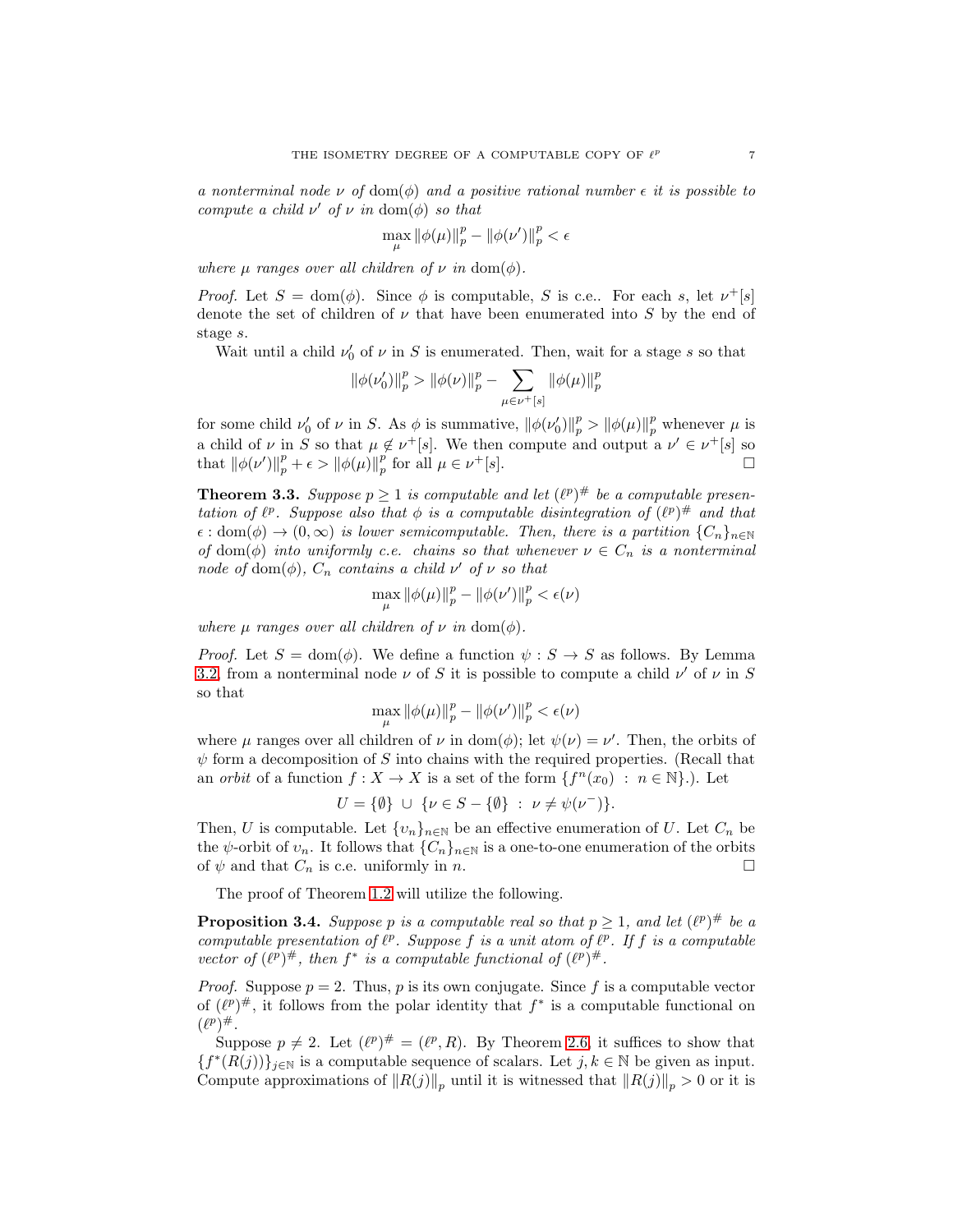witnessed that  $||R(j)||_p < 2^{-k}$ . In the latter case, since  $|f^*(R(j))| \leq ||R(j)||_p$ , we can output 0. Suppose it is witnessed that  $||R(j)||_p > 0$ . Let  $\phi(\lambda) = \sigma_0(f, R(j) - \lambda f)$ for each  $\lambda \in \mathbb{C}$ . It then follows from the remarks in Section [3.1](#page-4-2) that  $f^*(R(j))$  is the unique scalar  $\lambda$  so that  $\phi(\lambda) = 0$  and that the modulus of this scalar is no larger than  $||R(j)||_p$ . We can then deduce from Proposition [2.7](#page-4-3) that it is now possible to compute a rational point  $\hat{\lambda}$  so that  $D(\hat{\lambda}; 2^{-k})$  contains a zero of  $\phi$ . So, we output  $\hat{\lambda}$ . In either case, we have computed a rational point that is less than  $2^{-k}$  from  $f^*(R(j))$ . Hence,  $\{f^*(R(j))\}_{j\in\mathbb{N}}$  is computable.

#### 4. A compression theorem

<span id="page-7-0"></span>Our proof of Theorem [1.2](#page-1-0) will utilize the following theorem which we believe is interesting in its own right. Roughly speaking, it gives conditions under which the information in a sequence of reals can be compressed into a single real.

<span id="page-7-6"></span><span id="page-7-1"></span>**Theorem 4.1.** *Let*  $\{r_n\}_{n\in\mathbb{N}}$  *be a sequence of real numbers.* 

- (1) *If*  $\{r_n\}_{n\in\mathbb{N}}$  *is uniformly right-c.e., then there is a right-c.e. real* r *so that the join of the left Dedekind cuts of the*  $r_n$ 's *is enumeration-equivalent to the left Dedekind cut of* r*.*
- <span id="page-7-5"></span>(2) *If*  $\{r_n\}_{n\in\mathbb{N}}$  *is uniformly left-c.e., then there is a left-c.e. real* r *so that the join of the right Dedekind cuts of the*  $r_n$ 's is enumeration-equivalent to the *right Dedekind cut of* r*.*

Our proof of Theorem [4.1](#page-7-1) will employ the following definition.

**Definition 4.2.** Suppose  $\{r_n\}_{n=0}^{\infty}$  is a sequence of real numbers. A *modulus of*  $summability$  for  $\{r_n\}_{n\in\mathbb{N}}$  is a function  $f:\mathbb{N}\to\mathbb{N}$  so that  $\left|\sum_{n=N_0}^{\infty}r_n\right| < 2^{-k}$ whenever  $k \in \mathbb{N}$  and  $N_0 \geq f(k)$ .

We note that if a sequence of reals has a modulus of summability, then its tails form a Cauchy sequence and so its partial sums form a Cauchy sequence; thus, it is summable.

We now come to our first step toward proving Theorem [4.1.](#page-7-1)

<span id="page-7-4"></span><span id="page-7-3"></span>**Proposition 4.3.** *Suppose* f *is a computable modulus of summability for*  $\{r_n\}_{n\in\mathbb{N}}$ .

- (1) The left Dedekind cut of  $\sum_{n=0}^{\infty} r_n$  is enumeration-reducible to the join of *the left Dedekind cuts of the*  $r_n$ *'s.*
- <span id="page-7-2"></span>(2) The right Dedekind cut of  $\sum_{n=0}^{\infty} r_n$  is enumeration-reducible to the join of *the right Dedekind cuts of the*  $r_n$ 's.

*Proof.* Let  $r = \sum_{n=0}^{\infty} r_n$ .

Given an enumeration of the left Dedekind cuts of the  $r_n$ 's, we can compute an enumeration of the left Dedekind cut of  $\sum_{n=0}^{N_0} r_n$  uniformly in  $N_0$ . Begin cycling through all rational numbers and all pairs of natural numbers. Whenever  $R \in \mathbb{Q}$ and  $N_0, k \in \mathbb{N}$  are found so that  $R < \sum_{n=0}^{N_0} r_n$  and  $N_0 \ge f(k)$ , begin enumerating all rational numbers smaller than  $R-2^{-k}$ . Every rational number thus enumerated is smaller than r. Suppose  $q < r$ . Choose k so that  $2^{-k} < \frac{1}{2}(r-q)$ . Choose  $N_0$  so that  $N_0 \ge f(k)$  and so that  $\sum_{n=0}^{N_0} r_n > \frac{1}{2}(r+q)$ . Then,  $q < \sum_{n=0}^{N_0} r_n - 2^{-k}$ , and so  $q < R - 2^{-k}$  whenever R is a number in  $(q + 2^{-k}, \sum_{n=0}^{N_0} r_n)$ . It follows that every number in the left Dedekind cut of  $r$  is enumerated by this process.

Part [\(2\)](#page-7-2) follows from part [\(1\)](#page-7-3).  $\Box$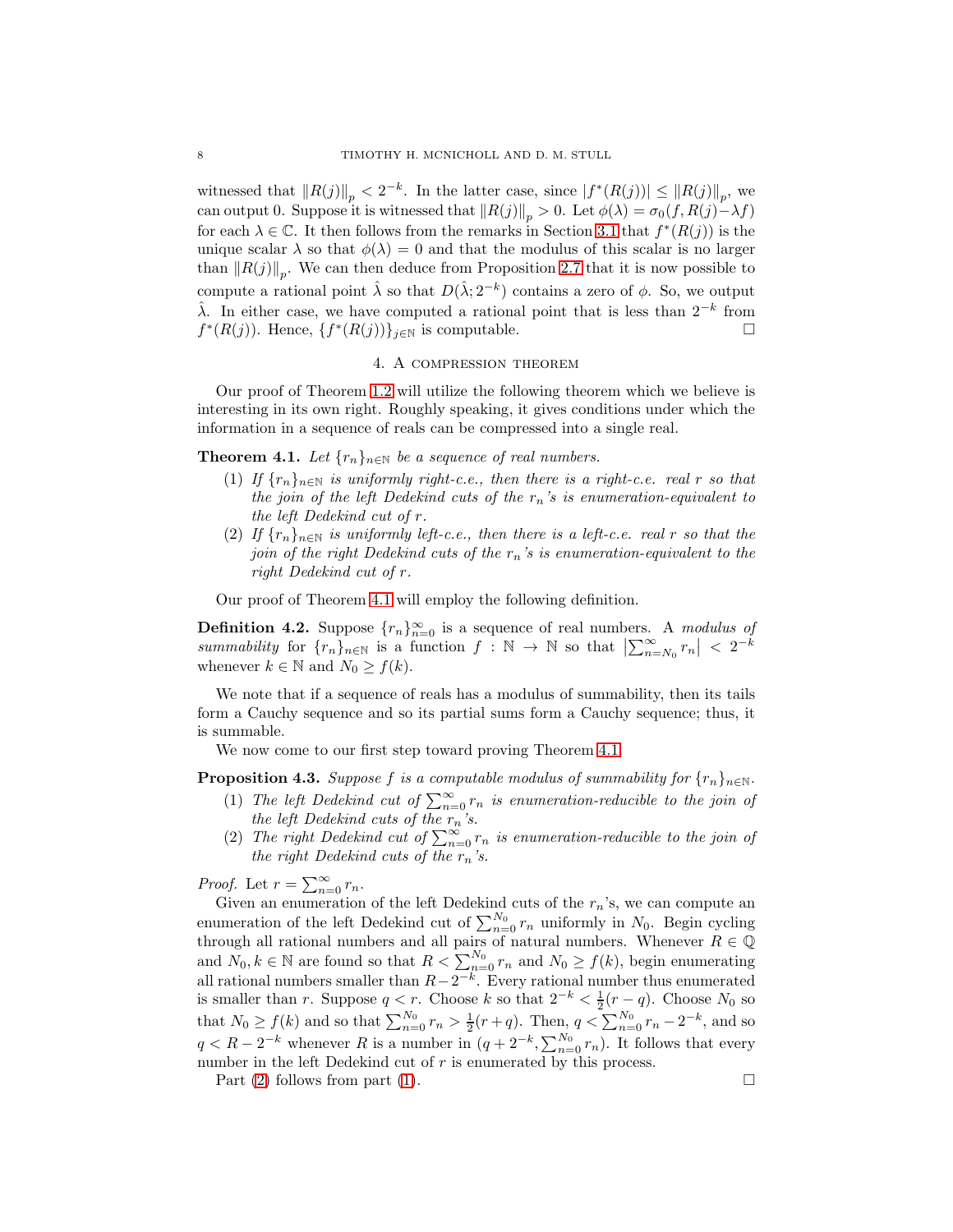<span id="page-8-3"></span><span id="page-8-2"></span>**Corollary 4.4.** *Suppose* f *is a computable modulus of summability for*  $\{r_n\}_{n\in\mathbb{N}}$ , *and let*  $r = \sum_{n=0}^{\infty} r_n$ .

- (1) If  $\{r_n\}_{n\in\mathbb{N}}$  *is uniformly left-c.e., then the right Dedekind cut of*  $r_n$  *is enumerationreducible to the right Dedekind cut of* r *uniformly in* n*.*
- <span id="page-8-1"></span>(2) If  $\{r_n\}_{n\in\mathbb{N}}$  is uniformly right-c.e., then the left Dedekind cut of  $r_n$  is enumeration*reducible to the left Dedekind cut of* r *uniformly in* n*.*

*Proof.* Suppose  $\{r_n\}_{n\in\mathbb{N}}$  is uniformly left-c.e.. Without loss of generality, suppose  $n = 0$ . By Proposition [4.3,](#page-7-4)  $r - r_0 = \sum_{n=1}^{\infty} r_n$  is left-c.e.. So, since  $r_0 = r - (r - r_0)$ , from an enumeration of the right Dedekind cut of  $r$  we can compute an enumeration of the right Dedekind cut of  $r_0$ . Part [\(2\)](#page-8-1) follows from part [\(1\)](#page-8-2).

*Proof of Theorem [4.1:](#page-7-1)* Suppose  $\{r_n\}_{n\in\mathbb{N}}$  is uniformly right-c.e.. We first consider the case where  $\{r_n\}_{n\in\mathbb{N}}$  is bounded. Suppose M is a rational number so that  $M > r_n$  for all n. Let  $r'_n = 2^{-n} M^{-1} r_n$ , and let  $f(k) = k + 2$ . It follows that  ${r'_n}_{n=0}$  is uniformly right-c.e. and that *f* is a computable modulus of summability for this sequence. Let  $r = \sum_{n=0}^{\infty} r'_n$ . Thus, by Corollary [4.4,](#page-8-3) the left Dedekind cut of  $r'_n$  is enumeration-reducible to the left Dedekind cut of r uniformly in n. So, the join of these left Dedekind cuts is enumeration reducible to the left Dedekind cut of  $r$ . By Proposition [4.3,](#page-7-4) the left Dedekind cut of  $r$  is enumeration-equivalent to the join of the left Dedekind cuts of  $r'_0, r'_1, \ldots$  Therefore, the left Dedekind cut of  $r'_n$  is enumeration-equivalent to the left Dedekind cut of  $r_n$  uniformly in n.

If  $\{r_n\}_{n\in\mathbb{N}}$  is not bounded, then apply the above procedure to  $\{\arctan(r_n)\}_{n\in\mathbb{N}}$ . (Here, we use the fact that arctan is increasing, bounded, and computable.)

<span id="page-8-0"></span>Part [\(2\)](#page-7-5) follows from part [\(1\)](#page-7-6).  $\square$ 

#### 5. Every c.e. degree is a degree of linear isometry

Suppose p is a computable real so that  $p \ge 1$  and so that  $p \ne 2$ . Let C be a c.e. set. Without loss of generality, we can assume C is incomputable. Let  ${c_n}_{n\in\mathbb{N}}$  be a one-to-one effective enumeration of C.

For each  $n \in \mathbb{N}$ , let

$$
R(n) = \begin{cases} e_n + e_{n+1} & \text{if } n \text{ even} \\ e_{2c_{(n-1)/2}} & \text{if } n \text{ odd} \end{cases}
$$

Let B denote the closed linear span of ran(R), and let  $\mathcal{B}^{\#} = (\mathcal{B}, R)$ . Since R is a computable sequence of  $\ell^p$ , it follows that  $\mathcal{B}^{\#}$  is a computable presentation of  $\mathcal{B}$ .

Note that  $e_{2k} + e_{2k+1} \in \mathcal{B}$  for all  $k \in \mathbb{N}$  and that

$$
k \in C \Leftrightarrow e_{2k} \in \mathcal{B} \Leftrightarrow e_{2k+1} \in \mathcal{B}.
$$

Note also that if f is an atom of B, then either there exists  $k \notin C$  so that f is a nonzero scalar multiple of  $e_{2k} + e_{2k+1}$  or there exists  $k \in C$  so that f is a nonzero scalar multiple of  $e_{2k}$  or  $e_{2k+1}$ .

We first claim that C computes an isometric isomorphism of  $\ell^p$  onto  $\mathcal{B}^{\#}$ . For, let  ${a_n}_{n\in\mathbb{N}}$  be the increasing enumeration of  $\mathbb{N} - C$ . Let

$$
S(3k) = e_{2a_k} + e_{2a_k+1}
$$
  

$$
S(3k+1) = e_{2c_k}
$$
  

$$
S(3k+2) = e_{2c_k+1}
$$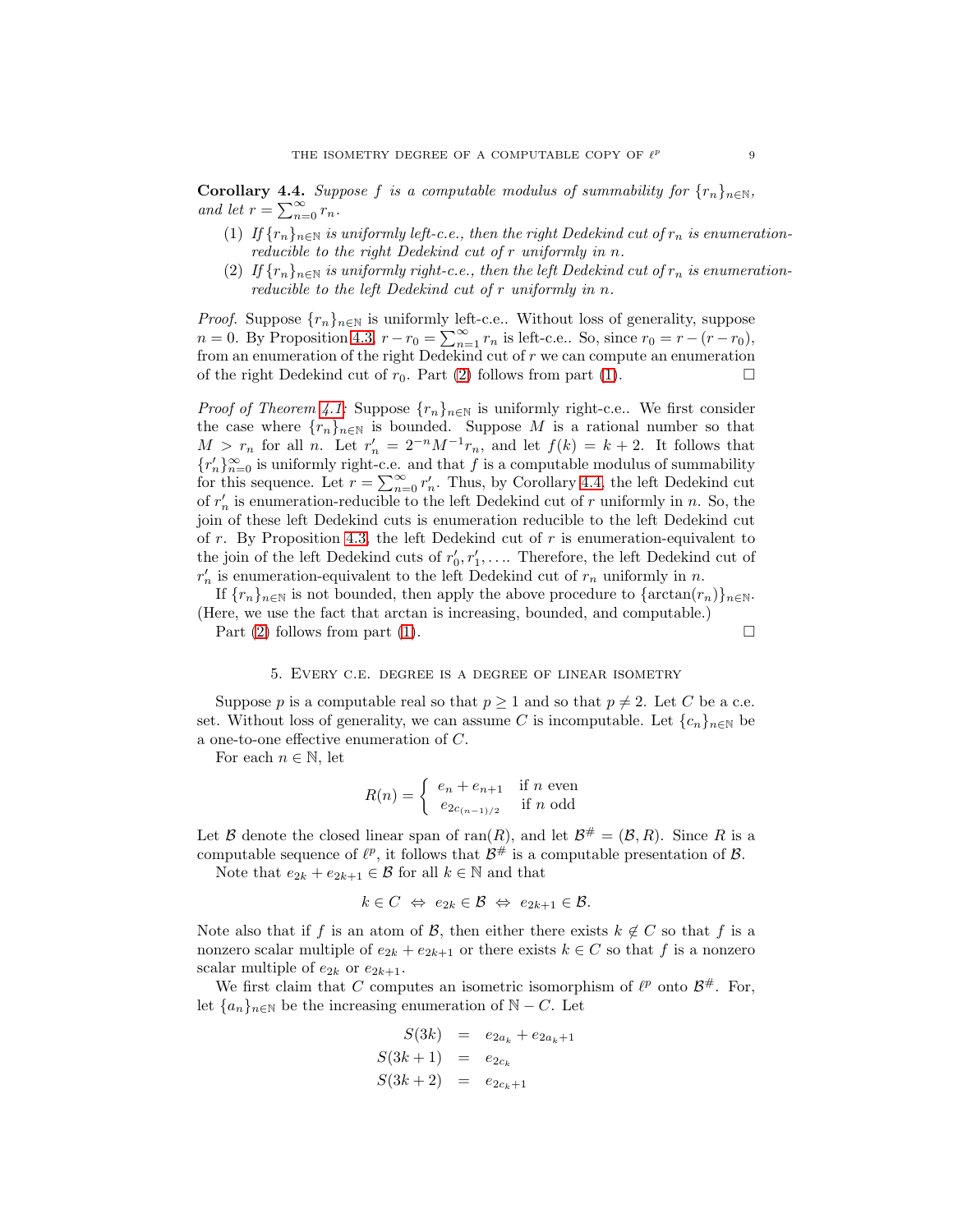Thus, S is a C-computable sequence of  $\mathcal{B}^{\#}$ . It also follows that ran(S)  $\subseteq \mathcal{B}$  and that each vector in  $\text{ran}(R)$  belongs to the linear span of  $\text{ran}(S)$ . Thus,  $\text{ran}(S)$  is linearly dense in  $\mathcal B$ . Since  $S$  is a sequence of disjointly supported nonzero vectors, by Proposition [2.1,](#page-2-1) there is a unique isometric isomorphism T of  $\ell^p$  onto B so that  $T(e_n) = ||S(n)||_p^{-1} S(n)$  for all  $n \in \mathbb{N}$ . By Theorem [2.6,](#page-4-1) T is a C-computable map of  $\ell^p$  onto  $\mathcal{B}^{\#}$ .

Now, suppose  $X \subseteq \mathbb{N}$  computes an isometric isomorphism  $T_0$  from  $\ell^p$  onto  $\mathcal{B}^{\#}$ . We show that  $X$  computes  $C$  as follows. We first note that since  $R$  is a computable sequence of  $\ell^p$ ,  $\{T_0(e_j)\}_{j\in\mathbb{N}}$  is an X-computable sequence of  $\mathcal{B}^{\#}$ . We also note that, by the remarks in Section [2.2,](#page-1-2)  $T_0(e_i)$  is a unit atom of the subvector ordering of B. Furthermore, if f is a unit atom of the subvector ordering of  $\mathcal{B}$ , then either f belongs to the subspace generated by  $2^{-1/p}(e_{2n} + e_{2n+1})$  for some  $n \notin C$  or f belongs to the subspace generated by  $e_{2n+k}$  for some  $n \in C$  and  $k \leq 1$ . Also, if  $f$ is a unit atom of the subvector ordering of  $\mathcal{B}$ , then  $T_0^{-1}(f)$  is a unit atom of  $\ell^p$  and so f belongs to the subspace generated by  $T_0(e_i)$  for some  $j \in \mathbb{N}$ .

Hence, given  $n \in \mathbb{N}$ , using oracle X we wait until either n is enumerated into C or a  $j \in \mathbb{N}$  is found so that  $\min{\{\sigma_0(T_0(e_j), e_{2n}), \sigma_0(T_0(e_j), e_{2n+1})\}} > 0$ . In the latter case, we know that  $2n, 2n + 1 \in \text{supp}(T_0(e_i))$  and so  $n \notin C$ . If  $n \notin C$ , then  $2^{-1/p}(e_{2n}+e_{2n+1})$  is a unit atom of the subvector ordering of  $\mathcal{B}$ , and so there is a j ∈ N so that  $T_0(e_j)$  is a unimodular scalar multiple of  $2^{-1/p}(e_{2n}+e_{2n+1})$ . For this j,  $\min{\{\sigma_0(T_0(e_i), e_{2n}), \sigma_0(T_0(e_i), e_{2n+1})\}} > 0$ . Thus, this search procedure always terminates.

# <span id="page-9-0"></span>6. EVERY COMPUTABLE COPY OF  $\ell^p$  HAS A C.E. DEGREE OF ISOMETRY

Suppose  $p \geq 1$  is computable, and let  $(\ell^p)^{\#}$  be a computable presentation of  $\ell^p$ . If  $p = 2$ , then, as mentioned in the introduction, there is a computable isometric isomorphism of  $\ell^p$  onto  $(\ell^p)^{\#}$ . So, suppose  $p \neq 2$ . Let  $\phi$  be a computable disintegration of  $(\ell^p)^\#$ , and let  $S = \text{dom}(\phi)$ .

For each  $\nu \in S$ , let  $\epsilon(\nu) = \min\{2^{-|\nu|}, \frac{1}{2} ||\phi(\nu)||_p^p\}$ . Thus,  $\epsilon$  is computable. It follows from Theorem [3.3](#page-6-0) that there is a partition  ${C_n}_{n\in\mathbb{N}}$  of S into uniformly computable chains so that for every n and every nonterminal  $\nu \in C_n$ ,  $C_n$  contains a child  $\nu'$  of  $\nu$  so that

$$
\max_{\mu} \|\phi(\mu)\|_p^p - \|\phi(\nu')\|_p^p < \epsilon(\nu)
$$

where  $\mu$  ranges over the children of  $\nu$  in S. Thus, each  $C_n$  is almost normmaximizing. Let  $g_n = \inf \phi[C_n]$ .

The proof of Theorem [1.1](#page-1-3) uses the following lemmas.

<span id="page-9-1"></span> ${\bf Lemma 6.1.}$  *If*  $\{\|g_n\|_p\}_{n\in\mathbb{N}}$  *is an X-computable sequence of reals, then X computes an isometric isomorphism of*  $\ell^p$  *onto*  $(\ell^p)^\#$ .

<span id="page-9-2"></span>**Lemma 6.2.** If X computes an isometric isomorphism of  $\ell^p$  onto  $(\ell^p)^{\#}$ , then  ${||g_n||_p}_{n=0}^{\infty}$  *is an* X-computable sequence of reals.

*Proof of Lemma [6.1.](#page-9-1)* Suppose  $\{\|g_n\|_p\}_{n=0}^{\infty}$  is an X-computable sequence of reals.

We first claim that  $\{g_n\}_{n\in\mathbb{N}}$  is an X-computable sequence of  $(\ell^p)^{\#}$ . For, let  $n, k \in$ N be given. For each  $\nu \in C_n$ ,  $g_n \preceq \phi(\nu)$ , and so  $\|\phi(\nu) - g_n\|_p^p = \|\phi(\nu)\|_p^p - \|g_n\|_p^p$ . Thus, for each  $\nu \in C_n$ , X computes  $\|\phi(\nu) - g_n\|_p$  uniformly in  $\nu$ , n. By Theorem [2.5](#page-3-0)[.1,](#page-3-1) there is a  $\nu \in C_n$  so that  $\|\phi(\nu) - g_n\|_p < 2^{-(k+1)}$ ; using oracle X, such a  $\nu$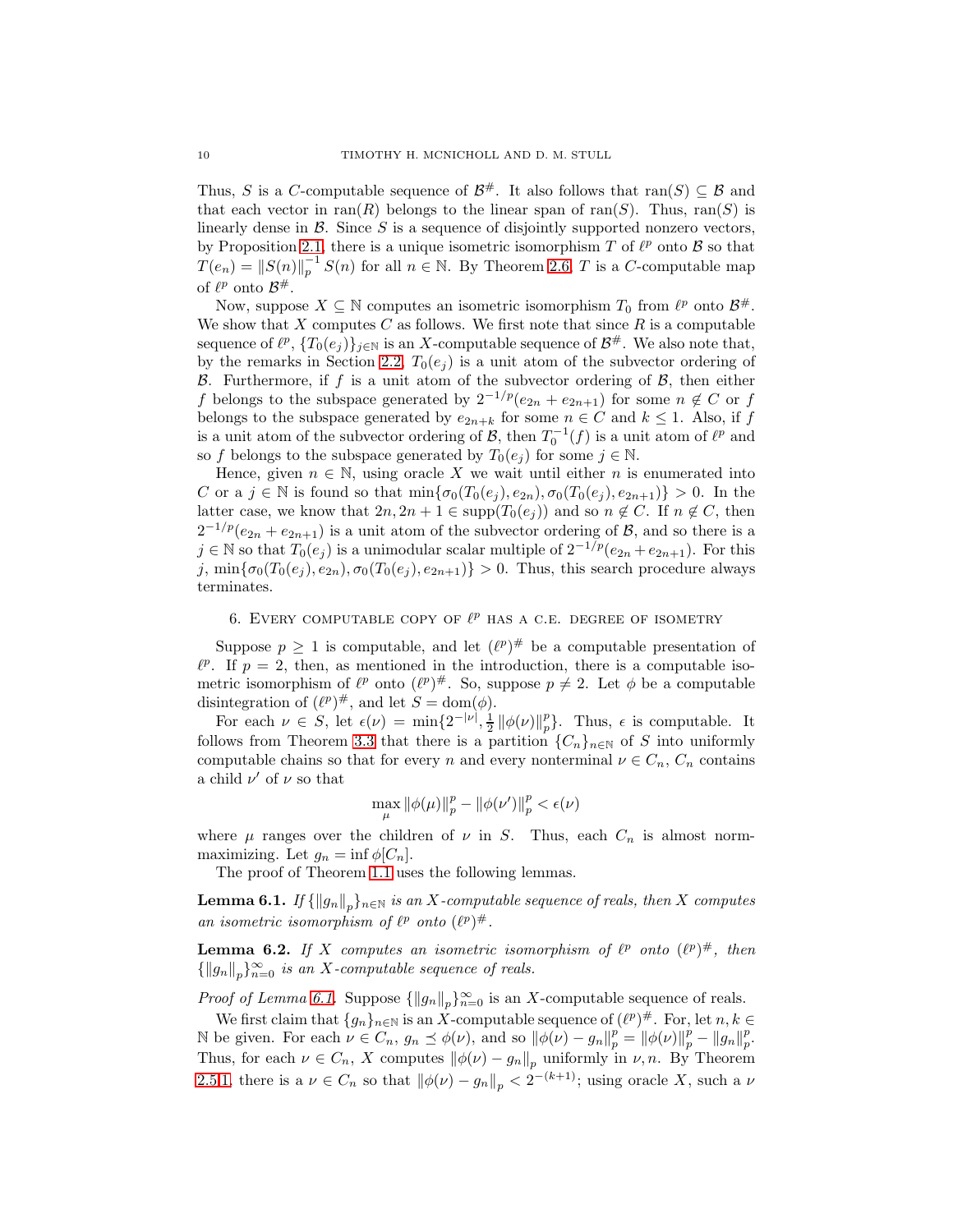can be found by a search procedure. Since  $\phi$  is computable, we can additionally compute a rational vector f of  $(\ell^p)^{\#}$  so that  $||f - \phi(\nu)||_p < 2^{-(k+1)}$ . Thus, we have computed a rational vector f of  $(\ell^p)^{\#}$  so that  $||f - g_n||_p < 2^{-k}$ .

Let G denote the set of all  $n \in \mathbb{N}$  so that  $g_n$  is nonzero. Thus, G is c.e. relative to X. By Theorem [2.5.](#page-3-0)[2,](#page-3-2) for each  $j \in \mathbb{N}$  there is a unique  $n \in G$  so that  $\text{supp}(g_n) =$  ${j}.$  Thus, G is infinite. So, X computes a one-to-one enumeration  ${n_k}_{k\in\mathbb{N}}$  of G. Let  $h_k = ||g_{n_k}||_p^{-1}$  $p^{-1} g_{n_k}$ . Thus,  $\{h_k\}_{k\in\mathbb{N}}$  is an X-computable sequence of  $(\ell^p)^{\#}$ .

Again, by Theorem [2.5.](#page-3-0)[2,](#page-3-2) for each  $j \in \mathbb{N}$ , there is a unique  $k \in \mathbb{N}$  so that  $\text{supp}(h_k) = \{j\}.$  So, there is a permutation  $\phi$  of N so that  $\text{supp}(h_k) = \{\phi(k)\}\$ for each  $k \in \mathbb{N}$ . Since  $||h_k||_p = 1$ , it follows that there is a unimodular scalar  $\lambda_k$  so that  $h_k = \lambda_k e_{\phi(k)}$ . It then follows from Theorem [2.4](#page-3-3) there there is a unique isometric isomorphism T of  $\ell^p$  so that  $T(e_k) = h_k$  for all  $k \in \mathbb{N}$ . By Theorem [2.6,](#page-4-1) T is an X-computable map of  $\ell^p$  onto  $(\ell^p)$  $#$ .

*Proof of Lemma [6.2:](#page-9-2)* Set  $\epsilon(\nu) = \min\{\frac{1}{2} ||\phi(\nu)||_p^p$  $_p^p, 2^{-|\nu|}$ . Let  $n, k \in \mathbb{N}$  be given. We compute a rational number q so that  $|q - ||g_n||_p$  |  $\lt 2^{-k}$  as follows. Using oracle X, we search for  $\nu \in C_n$  so that either  $\|\phi(\nu)\|_p < 2^{-k}$  or so that for some  $j \in \mathbb{N}$ 

$$
\|\phi(\nu) - T(e_j)^*(\phi(\nu))T(e_j)\|_p^p + \epsilon(\nu) < \|T(e_j)^*(\phi(\nu))T(e_j)\|_p^p.
$$

By Theorem [2.4,](#page-3-3) if  $g_n \neq \mathbf{0}$ , then there exists  $j \in \mathbb{N}$  so that  $T(e_j)$  and  $g_n$  have the same support and so  $T(e_j)^*(g_n)T(e_j) = g_n$ . So, by Lemma [3.1](#page-5-4)[.1,](#page-5-1) this search must terminate. If  $\|\phi(\nu)\|_p < 2^{-k}$ , since  $g_n \preceq \phi(\nu)$ , it follows that  $\|g_n\|_p < 2^{-k}$  and so we output 0. Otherwise, it follows from Lemma [3.1.](#page-5-4)[2](#page-5-2) that  $T(e_j)^*(\phi(\nu))T(e_j) = g_n$ . Thus, by the relativization of Proposition [3.4,](#page-6-1) we can use oracle  $X$  to compute and output a rational number q so that  $|q - ||T(e_j)^*(\phi(\nu))T(e_j)||_p | < 2^{-k}$ .

Let  $r_n = ||g_n||_p$ . Since  $g_n \preceq \phi(\nu)$  for all  $\nu \in C_n$ ,  $r_n \leq ||\phi(\nu)||_p$  for all  $\nu \in C_n$ . Since  $g_n = \inf \phi[\tilde{C}_n]$ , it follows from Theorem [2.5](#page-3-0) that  $r_n$  is right-c.e. uniformly in n. So, by Theorem [4.1,](#page-7-1) there is a right-c.e. real  $r$  so that the left Dedekind cut of r is enumeration-equivalent to the join of the left Dedekind cuts of the  $r_n$ 's. Let D denote the left Dedekind cut of  $r$ , and let  $d$  denote the Turing degree of  $D$ . Thus, d is c.e..

We claim that **d** is the degree of isometric isomorphism of  $(l^p)^\#$ . For, since  $||g_n||_p$  is right-c.e. uniformly in n,  $\{||g_n||_p\}_{n\in\mathbb{N}}$  is a D-computable sequence. Thus, by Lemma [6.1,](#page-9-1) D computes an isometric isomorphism of  $\ell^p$  onto  $(\ell^p)^{\#}$ . Conversely, suppose an oracle X computes an isometric isomorphism of  $\ell^p$  onto  $(\ell^p)^{\#}$ . It is required to show that  $X$  computes  $D$ . We can assume  $r$  is irrational. By Lemma [6.2,](#page-9-2) X computes  $\{r_n\}_{n\in\mathbb{N}}$ . Thus, X computes an enumeration of the uniform join of the left Dedekind cuts of the  $r_n$ 's. Hence, X computes an enumeration of D. Since  $r$  is irrational and right-c.e., it follows that  $X$  computes  $D$ .

## 7. Conclusion

For a computable real  $p \geq 1$  with  $p \neq 2$ , we have investigated the least powerful Turing degree that computes a surjective linear isometry of  $\ell^p$  onto one of its computable presentations. We have shown that this degree always exists, and, somewhat surprisingly, that these degrees are precisely the c.e. degrees. Thus computable analysis yields a characterization of the c.e. degrees.